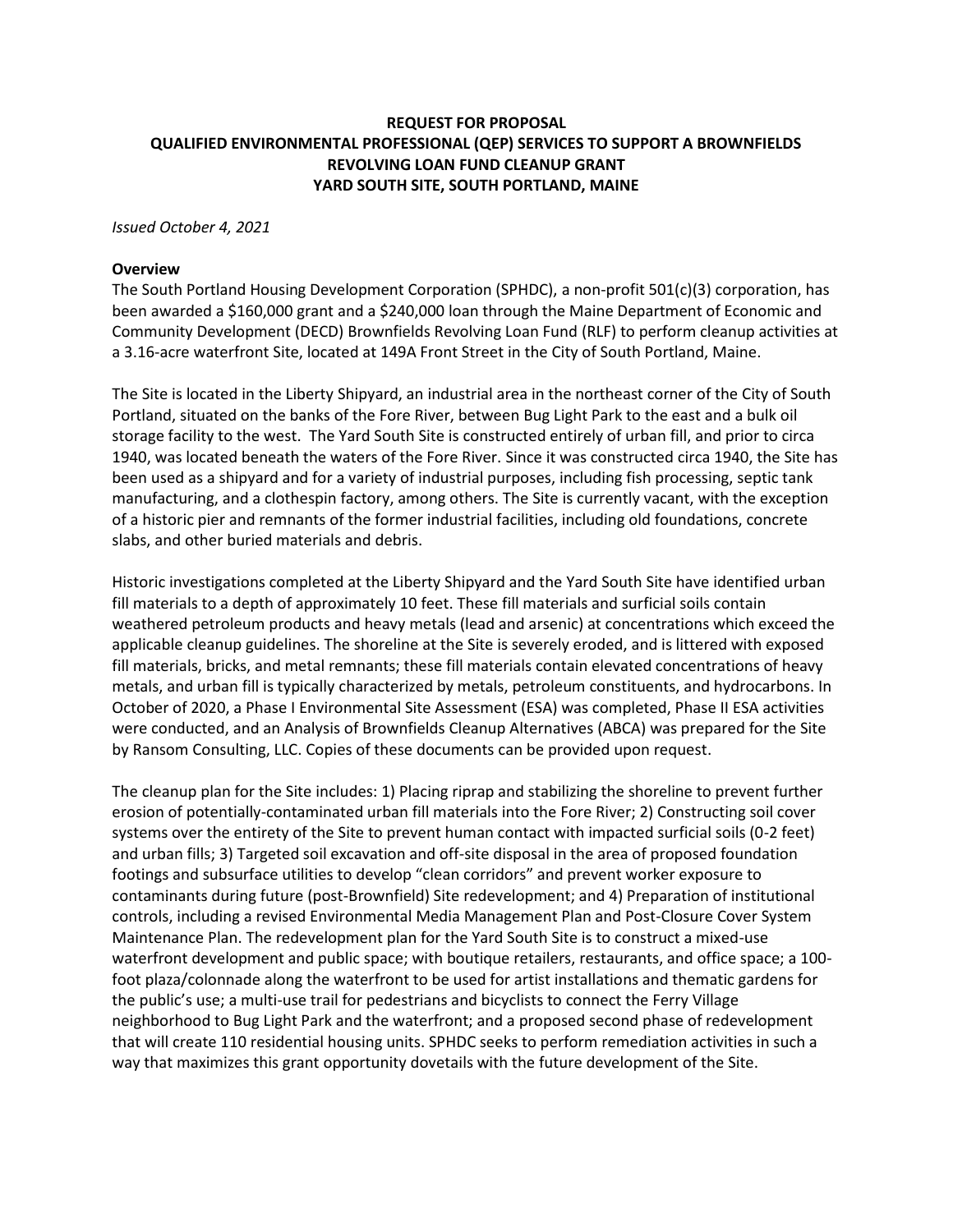SPHDC is seeking proposals from firms to perform Qualified Environmental Professional (QEP) services to support Site cleanup and redevelopment activities; to work with the SPHDC, DECD, Maine Department of Environmental Protection (MEDEP) Voluntary Response Action Program (VRAP) staff, project stakeholders, and members of the redevelopment team; to manage and oversee this DECD grant/loan; and to perform necessary QEP services as necessary to facilitate RLF funds and cleanup the Site in accordance with the ABCA and MEDEP VRAP requirements; and to perform necessary reporting and documentation to obtain a MEDEP VRAP Certificate of Completion.

## **Proposal Format**

Responses to this RFP should include:

Cover Letter: a cover letter expressing the firm's interest in working with the SPHDC, DECD, MEDEP VRAP, and other stakeholders. This letter should be on your firm's letterhead and signed by an officer of the firm authorized to bind the firm to all comments made in the proposal and shall include the name, address, and phone number of the person(s) to contact who will be authorized to represent your firm.

Project Organization and Qualifications: Provide a summary of all personnel potentially to be involved in the project including all sub consultants. Designate the Principal in Charge and a Project Manager (main contact person) and identify other key personnel who will be involved in this cleanup. Provide qualifications for each team member, including years of experience, areas of expertise, and experience on Brownfield projects within the region that have a similar size and scope as the Yard South Cleanup.

Experience: Provide summaries of at least three (3) Brownfield cleanup projects with similar size and scope that the Firm has worked on in the region in the past three years. Provide references and contact information for each project cited. Provide a description of the Firm's familiarity with the Site, the Liberty Shipyard, and the City of South Portland. Provide information on your Firm's availability to provide the scope of services. Provide proof of liability insurance for your firm and any proposed sub consultants.

# **Submission Procedure and Deadline**

Proposals must be limited to ten (10) pages or less (this page limit is inclusive of cover letter, proposal cover, proposal contents, insurance certificate, and appendices). An electronic copy of the proposal in .pdf format shall be delivered via email to Mike Hulsey, Executive Director, at [mhulsey@spha.net](mailto:mhulsey@spha.net) with "Yard South DECD Cleanup QEP Proposal" as the subject heading. **Proposals will be accepted until Friday, October 22nd at noon**. All submissions will become property of SPHDC. SPHDC reserves the right to accept or reject any or all proposals, and further reserves the right to waive any defect or informality in any proposal, should it be in the best interest of SPHDC. SPHDC is not liable for any costs incurred by firms prior to the issuance of a contract, including any costs incurred in responding to this request for proposals. It is expressly understood and agreed that the submission of a proposal does not require or obligate SPHDC to pursue an agreement or contract with any firm.

### **Evaluation Criteria**

SPHDC's selection will be based on the following criteria:

- Firm's Qualifications 40 Points
- Personnel Qualifications 40 Points
- Familiarity with Project  $-20$  Points

### **Questions**